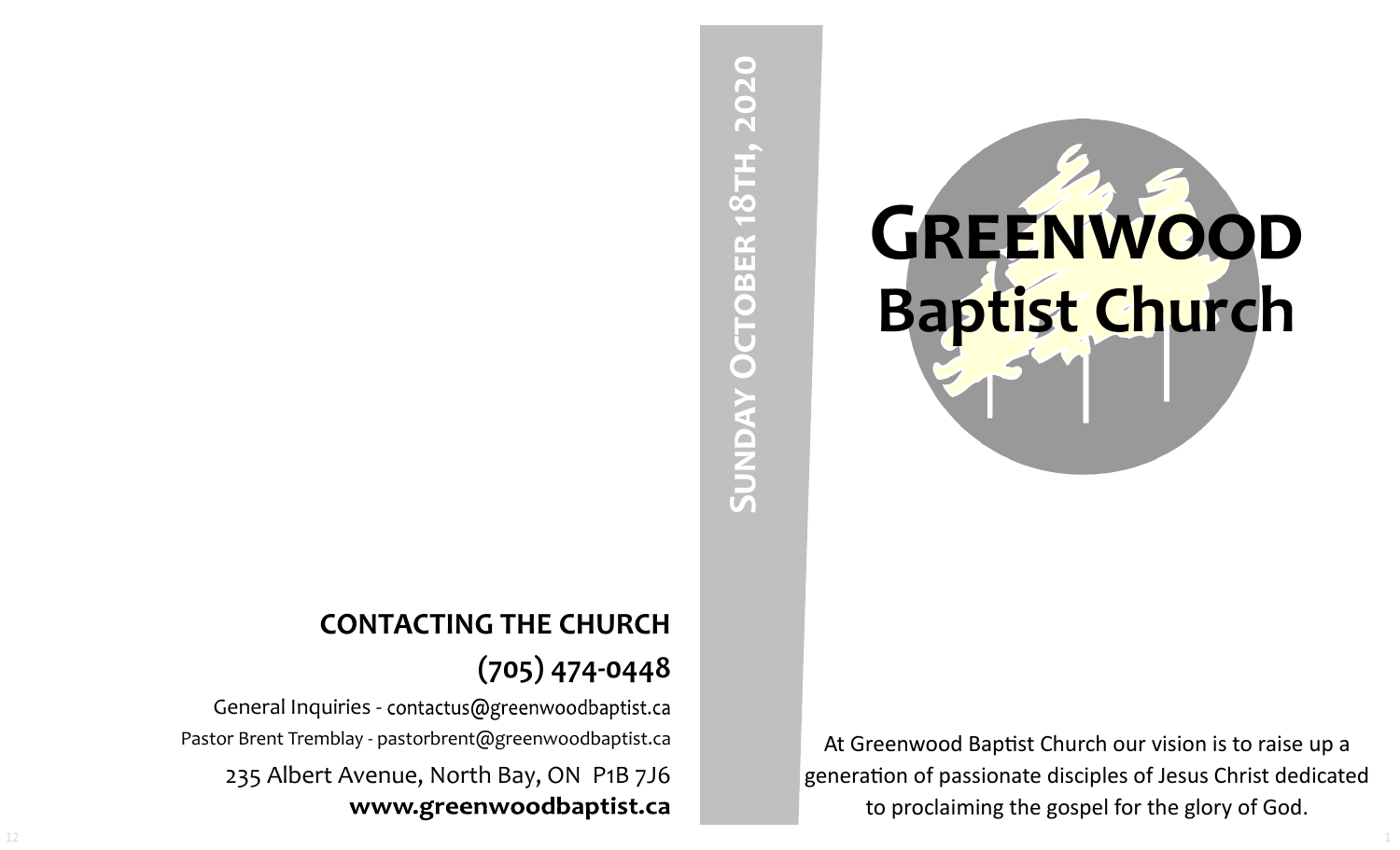# **WELCOME TO OUR SERVICE!**

# **Today at Greenwood: Sunday, October 18th**

Pastor Brent Preaching: Mark 6:30-56 (Christ Revealed in the Storm)

*9:00am* **Prayer Time** (inside in the Fellowship Hall)

# *10:00am* **Worship Service**

We do not walk around and collect offering at this time, please use the offering *plate provided near the entrance to the sanctuary or visit our website and select "Give" from the top menu.*

Be sure to check us out on YourTV at 11:00am, 5:00pm and 11:00pm on Sundays!

# **This Week:**

### MONDAY, OCTOBER 19TH

4:00pm Women's Prayer Meeting *235 Albert Avenue*

### TUESDAY, OCTOBER 20TH

6:30pm JR. Youth Group at the church 7:00pm Small Group *60 Ellendale Drive \*Zoom is available*

### WEDNESDAY, OCTOBER 21<sup>ST</sup>

October 18<sup>th</sup> - John 6

7:00pm Small Group *425 William St., B02 \*Zoom is available* 

### **Chronological Bible Reading Plan**

October 20<sup>th</sup> - Matt 16, Mark 8, Luke 9:18-27 October 21st - Matt 17, Mark 9,Luke 9:28-62

October 19<sup>th</sup> - Matt 15, Mark 7

# THURSDAY, OCTOBER 22<sup>ND</sup>

10:00am Small Group *235 Albert Avenue* 6:30pm Small Group *435 Trunk Rd., Bonfield*

# $FRI.,$  OCT. 23 $^{RD}$  - SAT., OCT. 24 $^{TH}$

Greenwood Gals Getaway 7:00pm - 8:30pm Friday Session 9:00am - 12:00pm Saturday Session

### SUNDAY, OCTOBER 25TH

October 22<sup>nd</sup> - Matt 18

October 23<sup>rd</sup> - John 7-8

October 24<sup>th</sup> - John 9:1 - 10:21

October 25<sup>th</sup> - Luke 10-11, John 10:22-42

9:00am Prayer Time 10:00am Worship Service *Pastor Brent Preaching*

# **Responsive Reading Psalm 73:1-15 (ESV)**

 $1$ Truly God is good to Israel, to those who are pure in heart.

**2 But as for me, my feet had almost stumbled, my steps had nearly slipped.**

 $3$ For I was envious of the arrogant when I saw the prosperity of the wicked.

```
4
For they have no pangs until death; their bodies are fat and sleek.
5They are not in trouble as others are; they are not stricken like the rest of
mankind.
```
**6 Therefore pride is their necklace; violence covers them as a garment.**  $7$ Their eyes swell out through fatness; their hearts overflow with follies.

**8 They scoff and speak with malice; loftily they threaten oppression.**   $^{9}$ They set their mouths against the heavens, and their tongue struts through the earth.

**<sup>10</sup>Therefore his people turn back to them, and find no fault in them.**  $11$ And they say, "How can God know? Is there knowledge in the Most High?"

**<sup>12</sup>Behold, these are the wicked; always at ease, they increase in riches.**  $13$ All in vain have I kept my heart clean and washed my hands in innocence.

**<sup>14</sup>For all the day long I have been stricken and rebuked every morning.** <sup>15</sup>If I had said, "I will speak thus," I would have betrayed the generation of your children.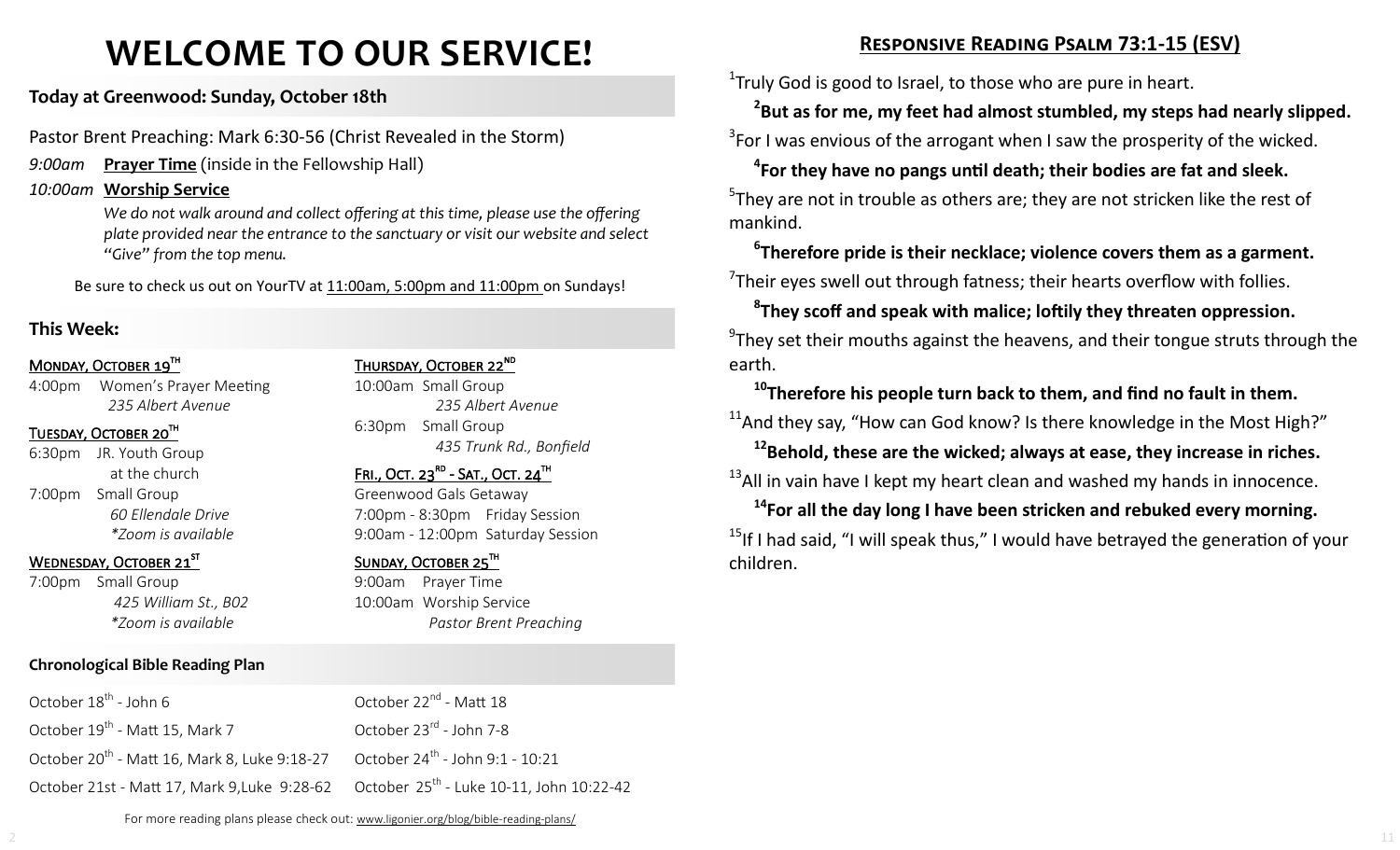# **HOME BIBLE STUDY NOTES**

- 1. How many people were gathered together out in the fields? (v.44) (Mat 14:21) How many loaves of bread and fish were there? (v.38) Does it seem "reasonable" that Jesus would ask the disciples to give them something to eat? (v.37) Why would He do this?
- 2. What O.T. story does this N.T. event relate to? (Ex 16:1-18) Describe the parallels between the two.
- 3. Why did Jesus go up alone on a mountain to pray? (v.46)
- 4. Can you think of a reason why the apostles were unable to clearly identify Jesus when he walked towards them on the water? Why was He out on the water to begin with?
- 5. What do the words "It is I" (v.50) mean? (See Ex 3:14) What was Jesus telling them (and us)?
- 6. Discuss how the miracle of the loaves relates to the miracle on the sea. (v.52) What was Jesus' final analysis on the condition of their hearts?
- 7. Discuss why "going to church" and being in God's presence on Sundays does not guarantee faith? How do we remedy this?
- 8. What does God intend to teach us in our times of lack and in our storms? (Isa 41:13; Isa 43:1-2; Isa 26:2)

# **Praises and Prayer Requests:**

 **Renee Madigan** is asking for continued prayer for **her Mom** and her ongoing fight with cancer and for the family as they support her in the hospital, she also asks specifically for her own spiritual wellbeing.

# **Giving at Greenwood:**

### Thanking God For: \$ 3,900

Our yearly offering envelopes are available in the office, please contact us by email or phone if you would like a set for yourself.

- **Cherri DiGiacomo** has been struggling with an infected tooth for weeks because no remedies seem to be helping, prayer that things are resolved soon. Also, prayer for **her sister**.
- Please pray for **Pastor Brent and family**, Brent's father Francis passed away a few weeks ago. Pray that God would use this time to draw family members to Christ and give opportunities that Brent may continue to share the gospel with his mother and siblings.
- Please pray for the church, we are in need of some volunteers for our **tech team on Sunday** mornings as well as other areas, pray that some people will feel led to step up into these roles.

We are in need of some more help on Sunday mornings, if you would like to be on our tech team please contact Laura in the office (contact info below). Training is available for each position.

# **Brents Bits and Pieces:**

*"Lord of the years, sovereign over time and history, speak to us in power by your word and Spirit, and so break into the short sightedness and error of our understanding. Help us to distinguish the true from the false, the enduring from the passing, and the costly from the cheap...Give to us such a clear understanding of the times in which we live that we may serve your purposes in our generation and be more truly your people in our world today...in the name of Jesus, Amen."* 

# OS GUINNESS

Like us on Facebook for updates and events on the church! "Greenwood Baptist Church"